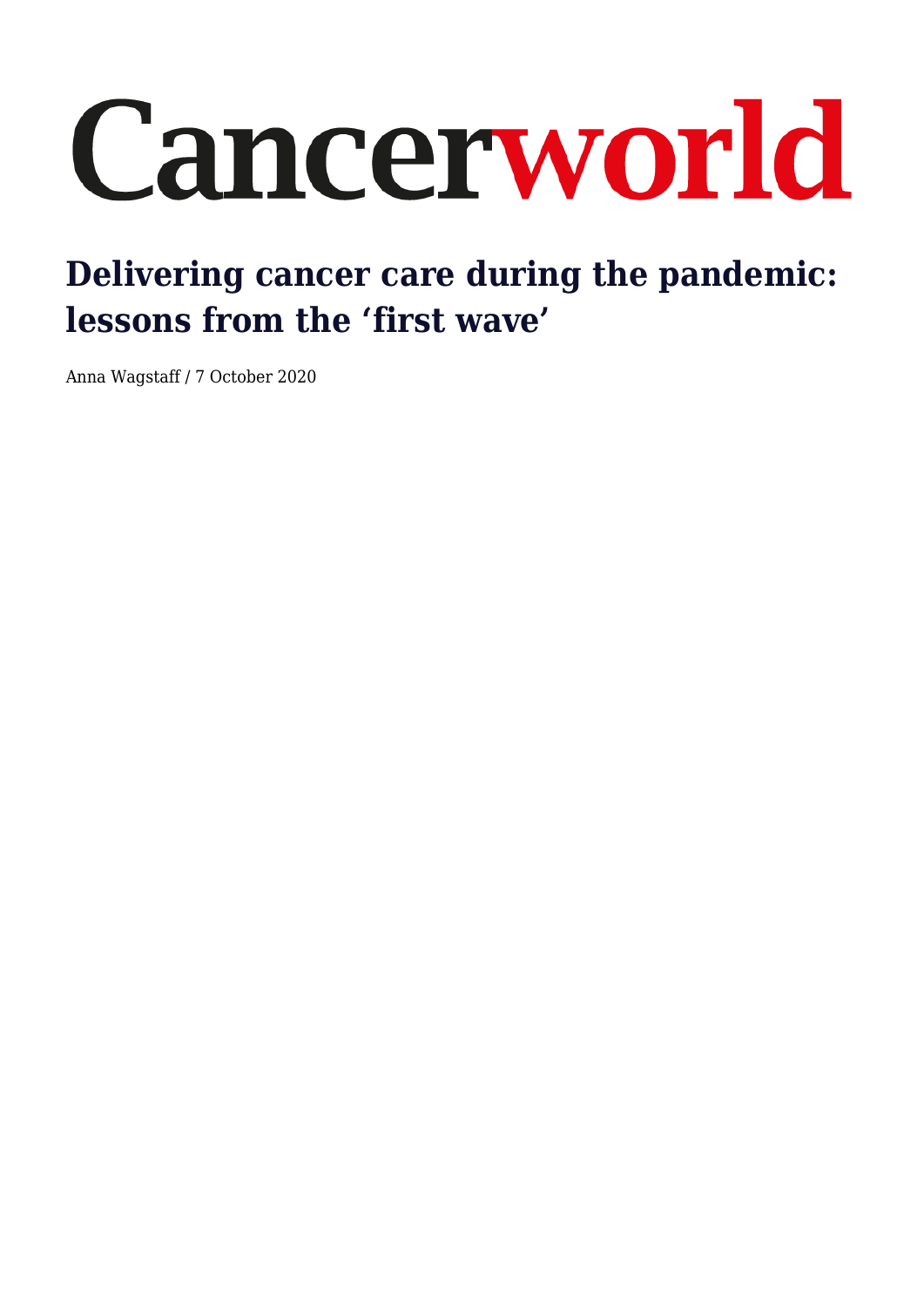

*"My partner had to be admitted to hospital with neutropenia earlier on in her treatment cycle, and she and I are constantly discussing what to do: whether we should ask about suspending treatment, how the risk/benefit equation adds up, whether we should call the consultant. But I think the fact is no one, not even COVID-19 experts, have the knowledge on which to base decisions. It's an evolving virus and an evolving pandemic: no one knows what to do."*

These words were written in a chemotherapy clinic in England in early March 2020, around the time that new cases and deaths from the novel coronavirus were beginning to escalate in Italy, and the governments of Europe were sending out urgent public health warnings and preparing their citizens for lockdown (*[Cancer World](https://cancerworld.net/voices/covid-are-cancer-patients-being-protected/)*[, Voices, published online 18 March 2020\)](https://cancerworld.net/voices/covid-are-cancer-patients-being-protected/).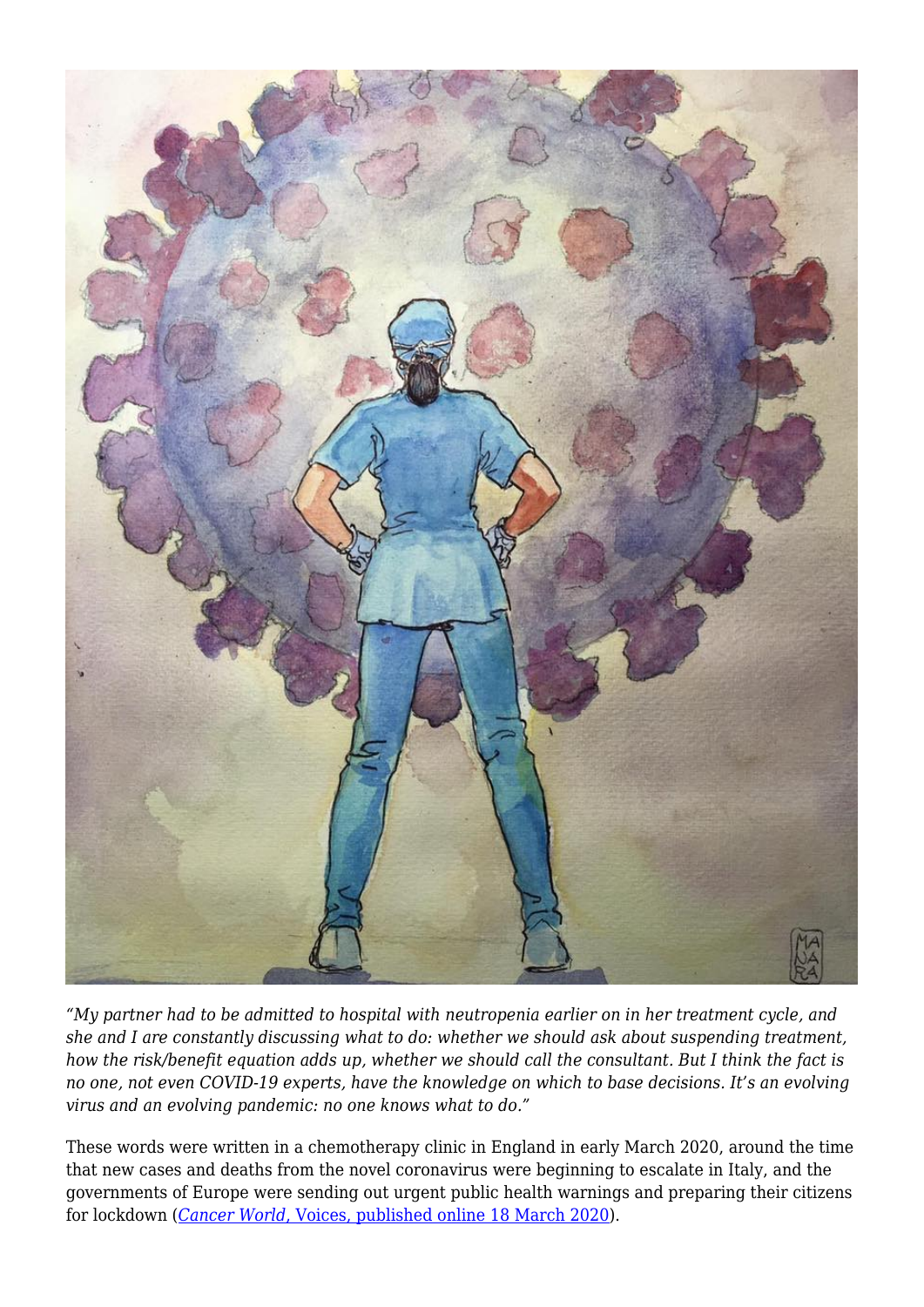Over the following months, cancer services, and health services in general, would drastically change the way they operated, in line with the 'first do no harm' principle. Standard pathways and protocols were reviewed to ensure the benefit patients could expect was not outweighed by the added risk of being exposed to the virus and/or making them more vulnerable to infection or more likely to die if they caught it.

There were many reasons for concern. Cytotoxic drugs, some supportive drugs (such as steroids), and having cancer in itself are all known to impact the immune system, making people more vulnerable to catching an infection and limiting their ability to fight it off once caught. By contrast, immunotherapies are designed to boost the immune response, which led to fears of inducing cytokine storms in people exposed to the COVID-19 virus. Surgery is also known to repress the immune system for weeks or even months following an operation. The prevalence of comorbidities and older age that are common in cancer patients compound these risks further, leading to serious, potentially life-threatening symptoms from COVID.

In these circumstances, taking a very critical look at the risks versus benefits of inviting patients out of the safety of their homes to visit medical facilities, and administering treatments that could raise their risk from COVID, was clearly the right thing to do. All the more so, where those same medical facilities were also treating patients with COVID, and at a time when no reliable COVID testing was available and many hospitals were struggling to get basic protective supplies, such as hand sanitizer and personal protective equipment (PPE), needed to keep themselves and their patients safe.

# **Risks and benefits ‒ the clinicians' perspective**

The only published evidence available at that time came from China. A [case series report](https://jamanetwork.com/journals/jama/fullarticle/2762130) from the Chinese Center for Disease Control and Prevention showed a case fatality rate from COVID of 5.6% among cancer patients compared with 2.3% for the general population. A [prospective study](https://www.thelancet.com/journals/lanonc/article/PIIS1470-2045(20)30096-6/fulltext) from the Chinese National Clinical Research Center for Respiratory Disease reported on a cohort of 1,590 patients with COVID, which included 18 people who had cancer or had recently been treated for cancer, of various types, at various stages and with various treatment modalities. The data indicated that people with cancer were much more likely to die or need invasive ventilation than people without cancer, even after accounting for age, smoking history and other comorbidities. Among cancer patients, those who had received chemotherapy or surgery in the past month were more likely to experience clinically severe events than those who had not been treated in that timeframe.

It would be several months before data from much larger studies became available, which started to tease apart which cancer patients were most at risk from severe events or death [\(Kuderer NM et al.](https://www.thelancet.com/journals/lancet/article/PIIS0140-6736(20)31187-9/fulltext) *[Lancet](https://www.thelancet.com/journals/lancet/article/PIIS0140-6736(20)31187-9/fulltext)* [2020](https://www.thelancet.com/journals/lancet/article/PIIS0140-6736(20)31187-9/fulltext)), and importantly questioned the finding that cancer treatment *per se* – using any modality ‒ increased the risk of severe events or death from COVID ([Lee LYW et al.](https://www.thelancet.com/journals/lancet/article/PIIS0140-6736(20)31173-9/fulltext) *[Lancet](https://www.thelancet.com/journals/lancet/article/PIIS0140-6736(20)31173-9/fulltext)* [2020](https://www.thelancet.com/journals/lancet/article/PIIS0140-6736(20)31173-9/fulltext)). Meanwhile, oncologists had to act on the evidence available, which in hindsight may have led to undue caution, as was recognised in the consensus paper on ['Managing cancer patients during the](https://www.esmo.org/guidelines/cancer-patient-management-during-the-covid-19-pandemic/consensus-recommendations-managing-cancer-patients-during-the-covid-19-pandemic) [COVID-19 pandemic](https://www.esmo.org/guidelines/cancer-patient-management-during-the-covid-19-pandemic/consensus-recommendations-managing-cancer-patients-during-the-covid-19-pandemic)', published by the European Society for Medical Oncology in July 2020.

The general policy widely advocated early on was to continue treating patients already in treatment, but to consider adjusting the standard treatment to protocols that were deemed safer in terms of the risk from COVID. This included moving to longer treatment intervals for chemotherapy, shifting from hospital-administered infusions to oral treatments that could be taken at home, avoiding immunotherapies, abbreviating radiotherapy courses, or giving fewer but higher doses, cancelling follow-up visits or conducting them remotely, and possibly delaying the start of adjuvant treatment.

When it came to new patients, the question was whether to wait until the 'first wave' of COVID was over before starting treatment. In a lot of cases, that is exactly what happened. Considerations of the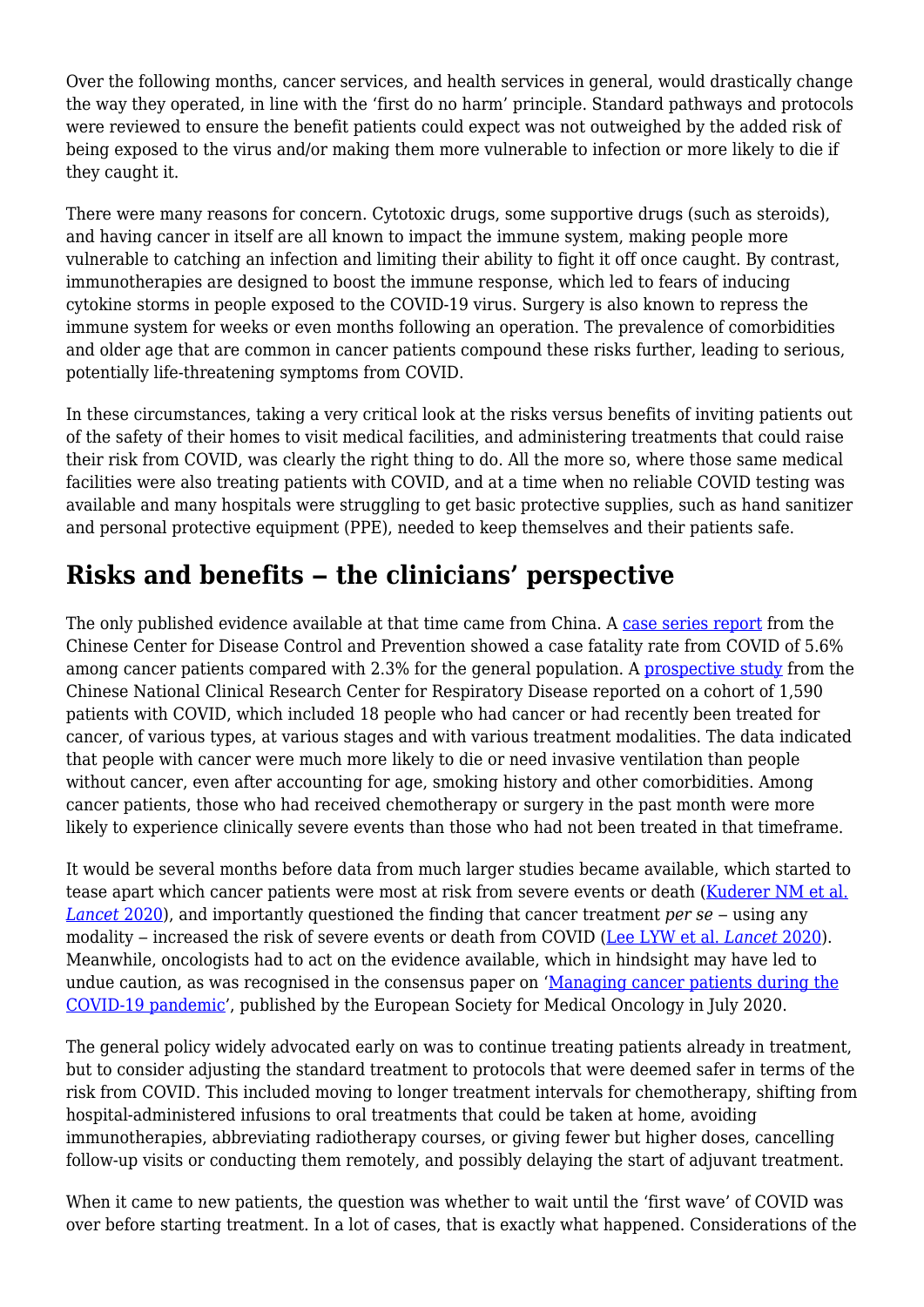best interests of the patient were not the only driver here, but they were important. While immediate treatment is imperative with certain cancers, there are others where a few weeks' delay poses little additional risk, and given the evidence from China it made sense to weigh the relative risks carefully for each patient.

The lack of detail in that evidence, however, made the balancing exercise harder. Was chemotherapy the biggest threat? Should neoadjuvant treatment be omitted in favour of wider surgical excision? Or was surgery the biggest threat? Should patients be kept on neoadjuvant treatment for longer than normal to keep the cancer under control until the COVID spike had passed, when surgery could be performed more safely? How much does each week of delay impact on the effectiveness of surgery or of adjuvant therapies, and in whom?

Oncologists are used to working with unknowns, but this was truly unprecedented territory – a oncein-a-generation challenge – where every evidence-based guideline that could be trusted as the gold standard before COVID could no longer be assumed to apply.

The global cancer community was quick to collaborate on national and international registries to start developing the much-needed evidence as fast as possible. But it wasn't until May 2020 that the first publications began to come out. In the meantime, oncologists had to look for guidance that started coming out of leading cancer services, cancer centres and professional organisations, based on the limited available evidence together with basic principles and common sense – and usually accompanied by the caveat "these are not guidelines" [\(Ferrario C.](https://cancerworld.net/spotlight-on/covid-19-pandemic-information-and-resources-to-support-the-cancer-care-community/) *[CancerWorld](https://cancerworld.net/spotlight-on/covid-19-pandemic-information-and-resources-to-support-the-cancer-care-community/)* [2020](https://cancerworld.net/spotlight-on/covid-19-pandemic-information-and-resources-to-support-the-cancer-care-community/)).

# **Risks and benefits – the patients' perspective**

In some cases the decision to interrupt treatment was initiated by patients. Powerful messaging from governments about the dangers of COVID aimed to maximise population-wide compliance with the lockdown, rather than to equip cancer patients with the information they needed to weigh up the risks of catching COVID against the risks of interrupting their care. Messaging from oncologists and patient advocacy groups stressed the higher risk COVID posed for cancer patients and the importance of 'shielding' – staying away from all possible sources of infection. And they could not count on hospitals to be safe.

While cancer centres were generally safer than oncology units within general hospitals, reaching them often involved longer journeys, which was either risky or sometimes impossible by public transport. Stories about COVID outbreaks in hospital units treating non-COVID patients hit the headlines, and fuelled public fears that medical facilities were risky places.

One melanoma patient advocate in France described the feeling in the patient community: "When they hear that there is no PPE or triage, that healthcare professionals are overstretched, and they are more vulnerable, say, to cytokine storm, they then have to decide whether being constantly worried about progression not being picked up is really worse than risking COVID…Some go in looking like Buzz Aldrin, and others stay at home and cancel."

Cancer patient advocacy groups reported receiving double the average number of calls compared to pre-COVID days, with more than four out of five of the queries relating to COVID concerns. Not surprisingly, almost nine out of ten respondents to a [survey of affiliates conducted by five global](https://worldovariancancercoalition.org/wp-content/uploads/2020/06/The-impact-of-COVID-19-on-Cancer-Patient-Organisations-12th-June-2020-FINAL.pdf) [cancer advocacy coalitions](https://worldovariancancercoalition.org/wp-content/uploads/2020/06/The-impact-of-COVID-19-on-Cancer-Patient-Organisations-12th-June-2020-FINAL.pdf) reported worrying levels of stress and anxiety among patient communities, with many reporting a significant impact on attending medical appointments.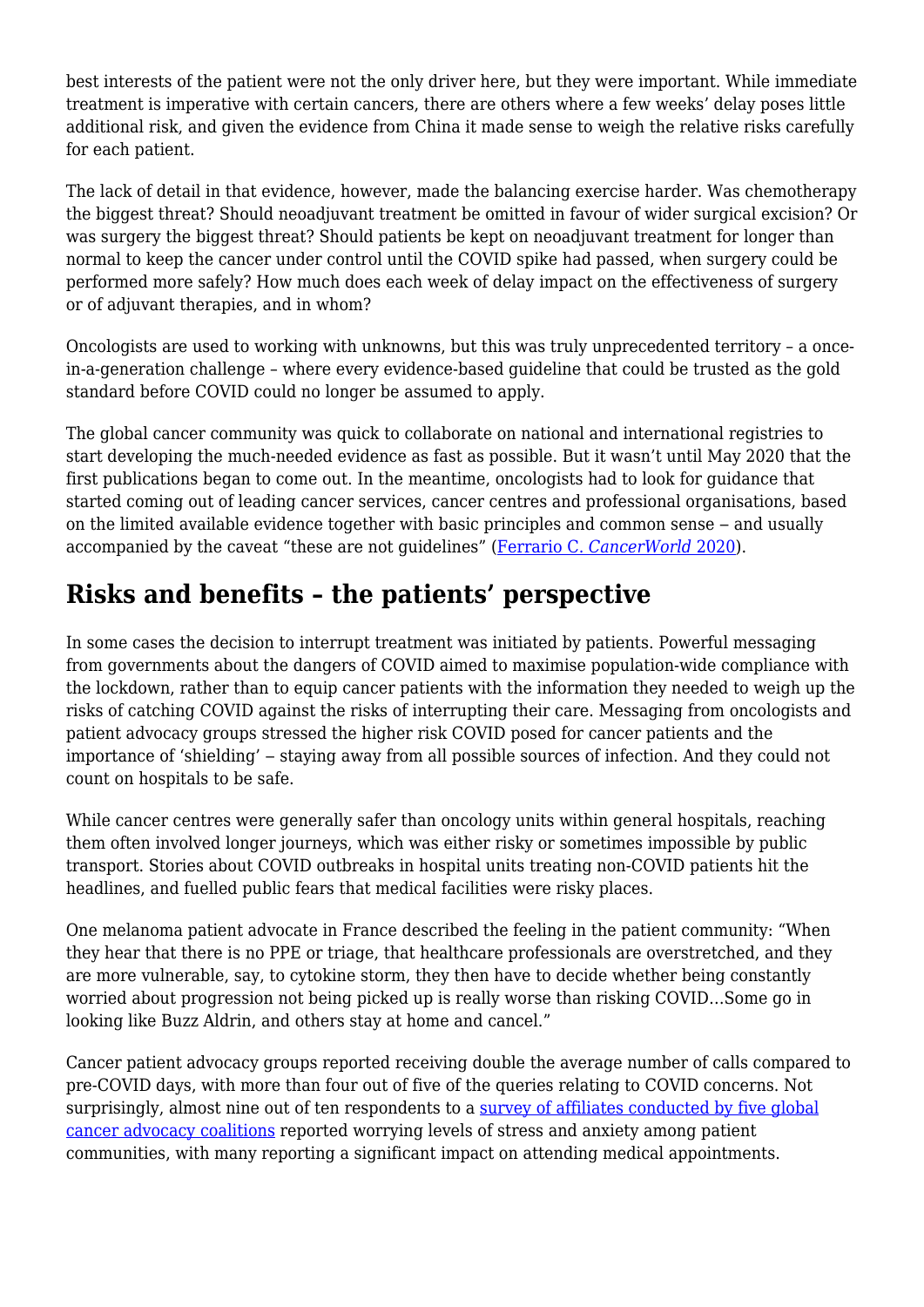# **Capacity and priority**

Other pressures were at work, which arguably had as great an impact on the delivery of cancer care. Chief among them was health service capacity. Available data on the per capita number of beds and intensive care beds, for instance, indicate massive disparities across Europe. Germany has up to three and a half times as many [hospital beds per capita](https://ec.europa.eu/eurostat/tgm/table.do?tab=table&init=1&language=en&pcode=tps00046&plugin=1) as countries such as Portugal, Italy, Spain, the UK and Sweden. Its [per capita intensive care bed capacity](https://link.springer.com/article/10.1007/s00134-012-2627-8) is between two and and three times that available in Italy and Spain, around four or five times that available in the UK and Sweden, and almost seven times that available in Portugal.

Many health services struggled too with their staffing levels, in some cases redeploying medical and non-medical staff from oncology and other units, which were already suffering from high levels of absence due to COVID infection or 'self-isolation'. All over Europe, elective surgeries were delayed or cancelled, as all available capacity was prioritised for COVID patients.



# **Collateral damage: cancellations, delays and changed protocols**

#### **Cancer diagnosis**

The [disastrous drop in diagnosis and referrals of new cancer cases](https://cancerworld.net/spotlight-on/unexpected-consequences-of-the-covid-19-pandemics-on-cancer-patients/) across Europe will no doubt prove to be where the pandemic wrought the greatest collateral damage. Interruptions in screening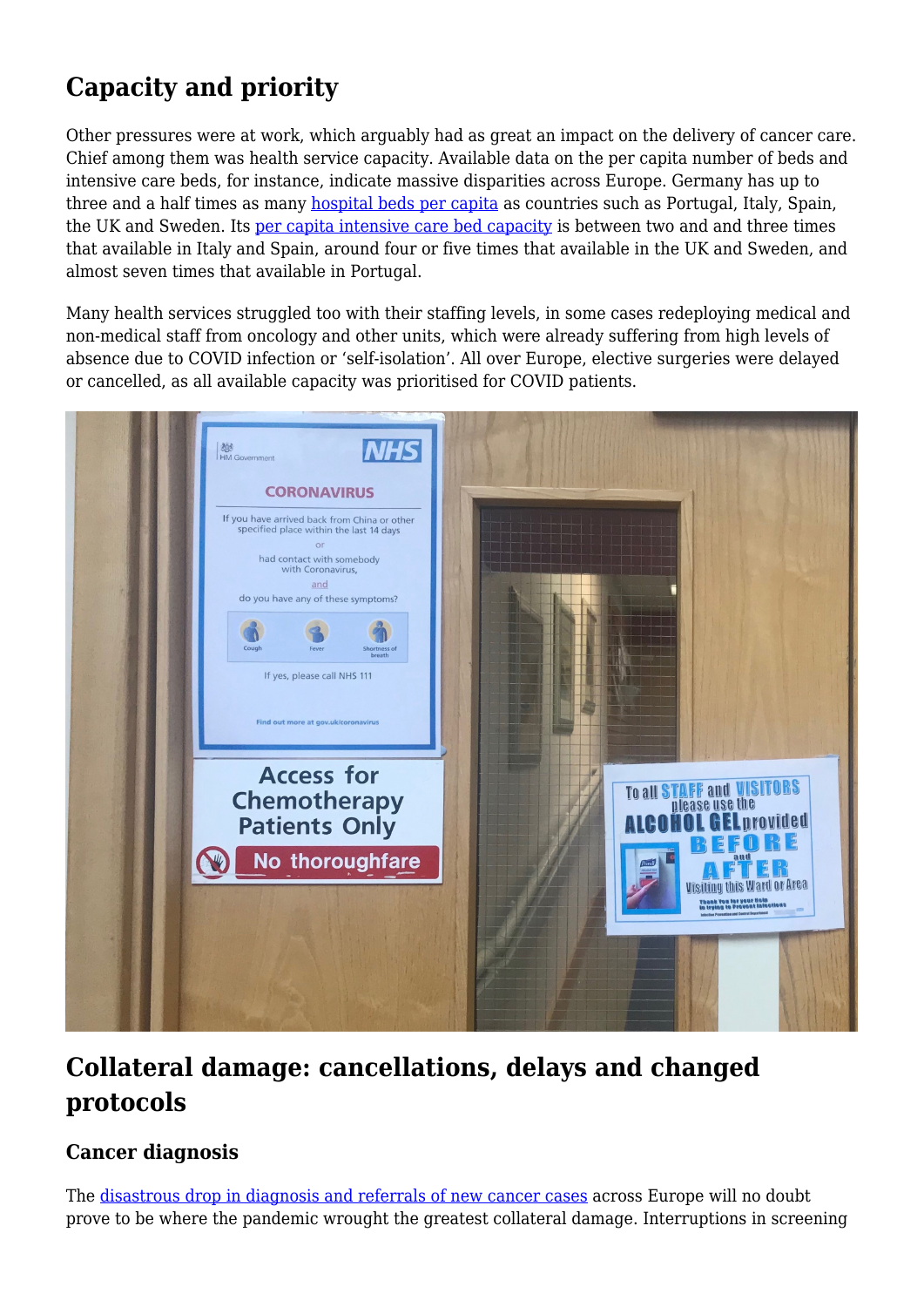programmes, delays in diagnostic referrals, and public reluctance to contact medical services about worrying symptoms were all contributing factors. [One modelling study](https://www.thelancet.com/journals/lanonc/article/PIIS1470-2045(20)30388-0/fulltext) estimated that, in the UK alone, around 3,500 people in the UK will die from breast, colorectal, lung and oesophageal cancers who could have been cured if diagnostic routes had been working as normal, amounting to around 60,000 years of life lost. Such reports have led to calls for a change in policy to ensure all diagnostic referrals – not just those where cancer is strongly suspected – continue as a priority during this and any future pandemics, and for clear public messaging about the importance of moving quickly to get checked out if they have symptoms that they are concerned about.

#### **Cancer care**

The impact on patterns of treatment and care has been harder to quantify. To try to get a snapshot of what was happening at hospitals and cancer centres across Europe, *Cancer World* conducted a survey of oncologists in early June 2020, on [Cancer Care During the Pandemic: Problems and](https://cancerworld.net/wp-content/uploads/2020/09/Cancer-World-survey-results.pdf) [Solutions](https://cancerworld.net/wp-content/uploads/2020/09/Cancer-World-survey-results.pdf). The survey asked questions regarding concerns about delays in diagnostics and treatment, changes to standard practice, approaches to clinical decision making, communication with patients and colleagues, and safety issues. Some respondents were contacted again in mid-August 2020 to get more detail, or updates, on their comments to the original survey.

Responses to the survey indicate that, in most European countries, changes to normal pathways and protocols happened in around four out of ten patients. The reported proportions increased to around six in ten in some countries, including Belgium and the UK, but were lower in others, including Switzerland and Germany. Changes to the normal course were reported to be slightly more frequent in general hospitals than cancer centres. This finding concords with a comment made in response to the survey by a practitioner at a leading southern European cancer centre, indicating that the realities at that cancer centre were very different to those at the majority of hospitals treating cancer patients elsewhere in the country. In France, a melanoma patient advocate reported that, while the Institut Gustave Roussy cancer centre seemed to be operating "relatively normally", in other places significant changes to care were happening, with patients being switched from immunotherapy to targeted treatments and transfers to clinical trial centres being put on hold.

The *Cancer World* survey was circulated just around the time that some of the stronger evidence was emerging that suggested sticking to standard protocols for medical treatments was safe in many patients, and the survey would not have reflected that new information. However – with some notable exceptions – responses did indicate confidence  $(7 \text{ on a scale of } 1-10)$  that, in the changed pandemic environment, most oncology teams were making an effort to tailor treatment and care plans to each patient's individual risks, benefits and preferences, and that the implications of any changes or delays to standard treatments were generally discussed with patients (7 on a scale of 1‒10). Confidence levels about whether treatment recommendations were made following multidisciplinary team (MDT) discussions were lower (just over  $5.5$  on a scale of  $1-10$ ).

#### **Guidelines**

Of the 30 European countries represented by respondents to the *[Cancer World](https://cancerworld.net/wp-content/uploads/2020/09/Cancer-World-survey-results.pdf)* [survey](https://cancerworld.net/wp-content/uploads/2020/09/Cancer-World-survey-results.pdf), the great majority said they had some form of national guidelines as well as hospital guidelines. Countries with strong professional oncology organisations were able to rapidly translate emerging evidence into recommendations and best-practice guidance. Where that lead was lacking, however, the guidelines seemed to be driven more by protecting against the risk of COVID than ensuring cancer patients got the treatment they need. An oncologist in Bulgaria commented that, in the early stages, "There were many national recommendations [that were] contradictory and changing from day to day… The instructions were to minimise the risk of a COVID patient entering any hospital system." In practice this meant that any patients with fever were immediately referred to COVID units,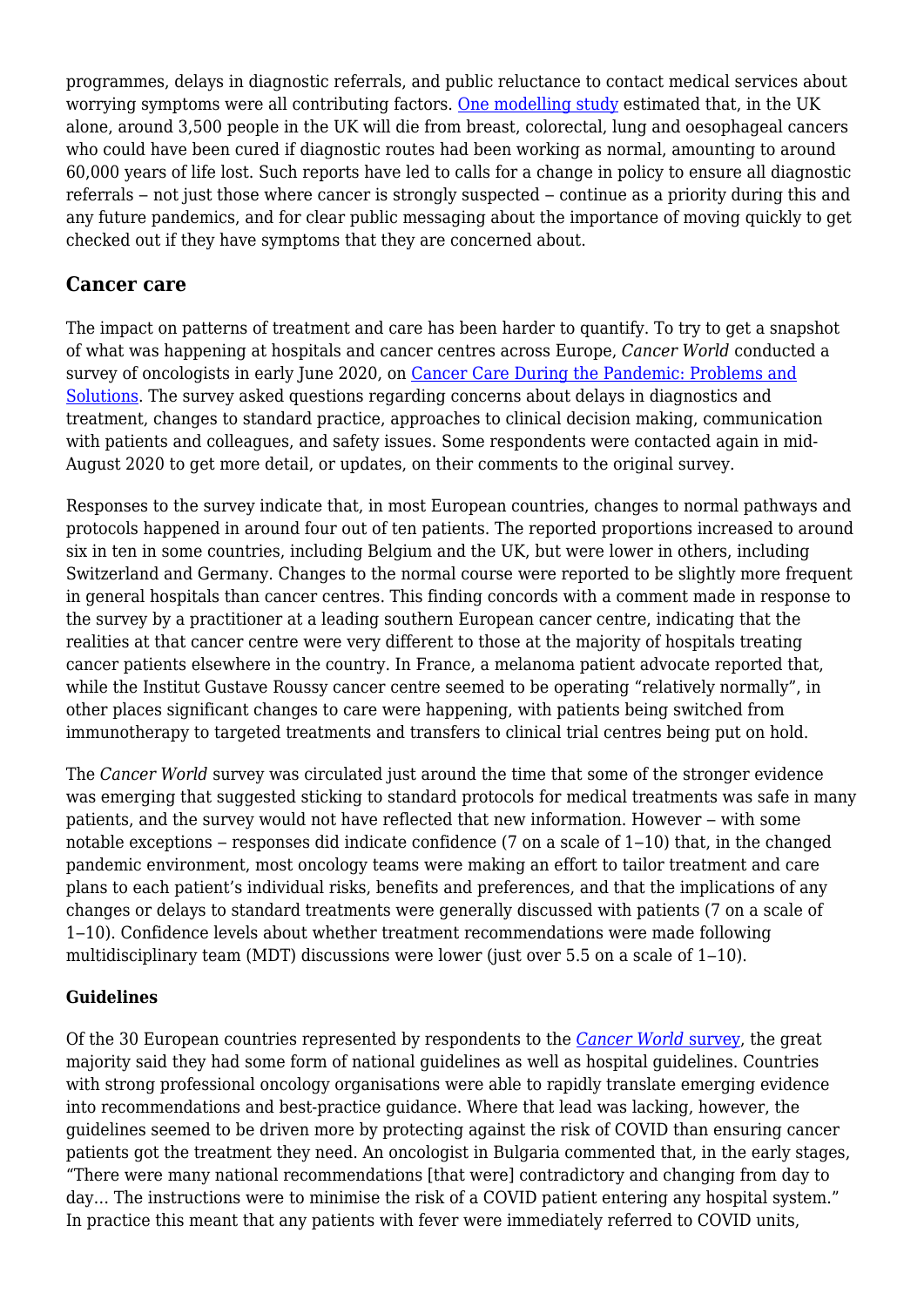"regardless of their other diseases or need of treatment."

"During the COVID era, the first problem to be excluded is a viral infection. This introduces a delay, a need for a second consultation, stress and at least two visits to the hospital of patients who are frequently in a poor condition."

With time, and as more evidence and guidance emerged at an international level, the oncologist adds, "we learned how to manage these patients and to minimise the stress both for them and for us." But given the weakness of the national oncology lead, many oncologists in Bulgaria are reportedly still reluctant to treat patients for fear of the COVID risk. "This has led to a transfer of many patients to colleagues who 'take the risk' to treat the cancer disease from other colleagues who 'prefer to stay on the safe side'."

Even in countries with strong professional oncology guidelines, differences in implementation by region or from hospital to hospital have been reported. In the UK, for instance, where the NHS and the National Institute for Health and Care Excellence (NICE) were quick to develop and publish national guidelines during the pandemic, such as on the [delivery of systemic anti-cancer treatments,](https://www.nice.org.uk/guidance/ng161/chapter/6-Prioritising-systemic-anticancer-treatments) variations in practice have been reported. In their response to the [survey of affiliates conducted by](https://worldovariancancercoalition.org/wp-content/uploads/2020/06/The-impact-of-COVID-19-on-Cancer-Patient-Organisations-12th-June-2020-FINAL.pdf) [five global cancer advocacy coalitions](https://worldovariancancercoalition.org/wp-content/uploads/2020/06/The-impact-of-COVID-19-on-Cancer-Patient-Organisations-12th-June-2020-FINAL.pdf) a UK group commented that, in "some parts of the UK", women with ovarian cancer had had "significant non-evidence based changes to the treatment pathways, e.g. no chemotherapy for women with platinum-resistant disease, lack of access to counselling services and palliative care." Such reported variations may reflect local differences in COVID prevalence and/or health service capacity, or simply the difficulties of responding at speed to a rapidly changing evidence base.

#### **Cancer surgery**

A [predictive modelling study](https://bjssjournals.onlinelibrary.wiley.com/doi/10.1002/bjs.11746) conducted by the [COVIDsurg collaborative](https://globalsurg.org/covidsurg/), and based on expert assessments, estimated the cancellation rate for cancer surgery during the 12-weeks of peak disruption would range from almost one in four to more than three in four across the globe, with most of Europe being at the lower end of the range. The authors called on governments to "mitigate against this major burden on patients by developing recovery plans and implementing strategies to restore surgical activity safely."

Responses to the*[Cancer World](https://cancerworld.net/wp-content/uploads/2020/09/Cancer-World-survey-results.pdf)* [survey i](https://cancerworld.net/wp-content/uploads/2020/09/Cancer-World-survey-results.pdf)ndicated that concerns over delays and cancellations were higher with respect to surgery than any other elements in the cancer pathway, except for diagnostics. Many respondents highlighted their concerns over potentially curable cancers moving to higher stages and becoming inoperable. They also queried the evidence basis for the delays, "There is not clear evidence that delays may protect patients from COVID but it is likely that they may affect the outcome."

Among survey respondents, German oncologists were the only ones to report no disruption to cancer surgery. (By contrast, "practically no scheduled follow-up of cancer patients after completion of their treatment was performed," commented one surgeon from Berlin, who voiced fears of "significant delays in the diagnosis of metastasis/recurrence".)

A [UK study](https://www.annalsofoncology.org/article/S0923-7534(20)39825-2/fulltext) published in mid-May, based on age-specific and stage-specific cancer survival for England between 2013 and 2017, calculated that delaying cancer surgery by three or six months would result in the attributable deaths of, respectively, 4,755 or 10,760 people who would otherwise have achieved long-term survival. The message from the authors was, "to avoid a downstream public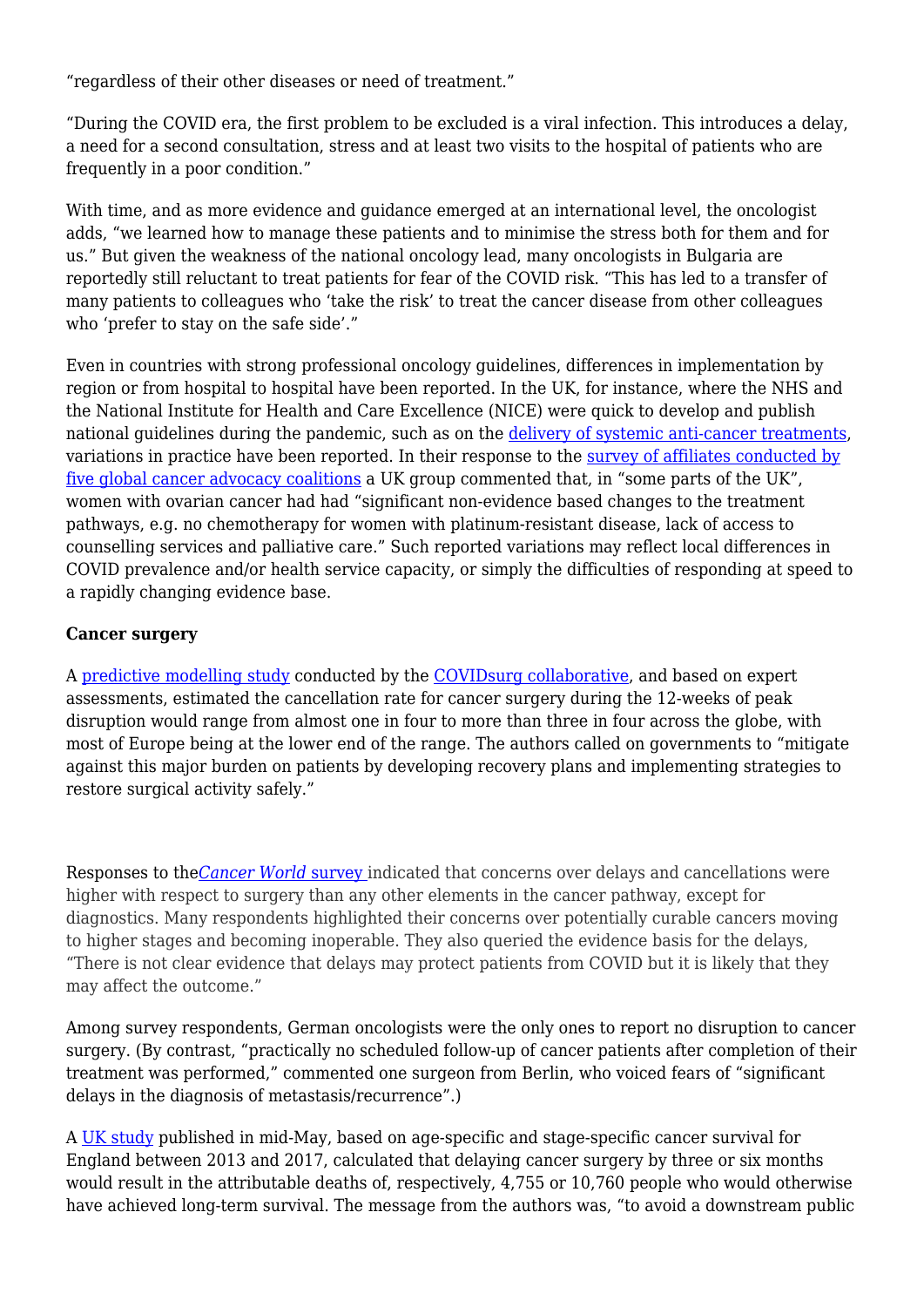health crisis of avoidable cancer deaths, cancer diagnostic and surgical pathways must be maintained at normal throughout, with rapid attention to any back log already accrued."

#### **Medical treatments**

Some indication of the extent and nature of changes to medical oncology treatments is offered by a [survey of patients in the Netherlands,](https://www.ejcancer.com/article/S0959-8049(20)30352-X/fulltext) conducted by the Dutch Federation of Cancer Patients Organisations, over three weeks beginning 28 March 2020. Among the 2,664 respondents who had had contact with the hospital, one in five indicated their treatment had been changed (i.e. adjusted, delayed or discontinued). In patients with adjusted treatment, chemotherapy (30%) and immunotherapy (32%) were most frequently adjusted. Delay and discontinuation of treatment also mainly included chemotherapy and immunotherapy (see Figure).

#### **Radiotherapy**

Of all the treatment modalities, radiotherapy was associated with the least concerns about the risks of exacerbating the course of COVID – except where irradiation of the lungs was concerned. Nonetheless, the impact on the risk–benefit balance of going ahead with treatment as normal had to be revised to take into account the risk of exposing patients to the virus by requiring them to travel to the treatment centre, and to be treated by staff and equipment potentially exposed to the virus. Restrictions in capacity were also a problem due to the time taken to clean the facilities between patients, the time taken for additional protective measures, and the need to minimise the number of staff in the unit at any one time.

Reassuringly, a fair level of evidence was already available on the impact of treatment interruptions and how best to manage them, as well as the relative effectiveness of delivering lower doses more frequently compared with higher doses spread across fewer treatment sessions – 'hypofractionation' ‒ which seems to have been used widely across Europe during the pandemic.

#### **Consultations and follow-up**

Postponing or cancelling visits to hospitals that did not involve delivering treatments was one of the first and most widely implemented measures taken by European health systems. Many of these planned visits were replaced by remote consultations over the phone or internet. What was lost, in many cases, were opportunities for follow-up tests and imaging that could have given early signals of a recurrence or metastatic spread, or for monitoring toxicities that could avoid problems building up to a point where patients have to be taken off therapies they wished to continue. The impact that will have in lost lives and lost life-years could – and arguably should – be modelled in the same way that has been done with delayed diagnosis of primaries.

Yet the shift towards greater use of telephone and internet consultations was not always a bad thing in the eyes of both practitioners and patients. Discussions about the pros and cons of greater use of digital communications between doctors and patients have been going on for more than a decade. The pandemic has acted as a catalyst that propelled a major shift towards remote forms of communication almost overnight.

Responses to the *[Cancer World](https://cancerworld.net/wp-content/uploads/2020/09/Cancer-World-survey-results.pdf)* [survey](https://cancerworld.net/wp-content/uploads/2020/09/Cancer-World-survey-results.pdf) indicate that more than four in ten practitioners are conducting 'a few more' patient consultations over the internet or by phone, with a slightly larger number reporting 'a lot more'. Only just over one in ten said their mode of communications with patients had not changed. Surgical oncologists and oncology nurses were slightly less likely to report increased communication by phone or internet, but the trend was clear for all oncology professionals and almost all countries.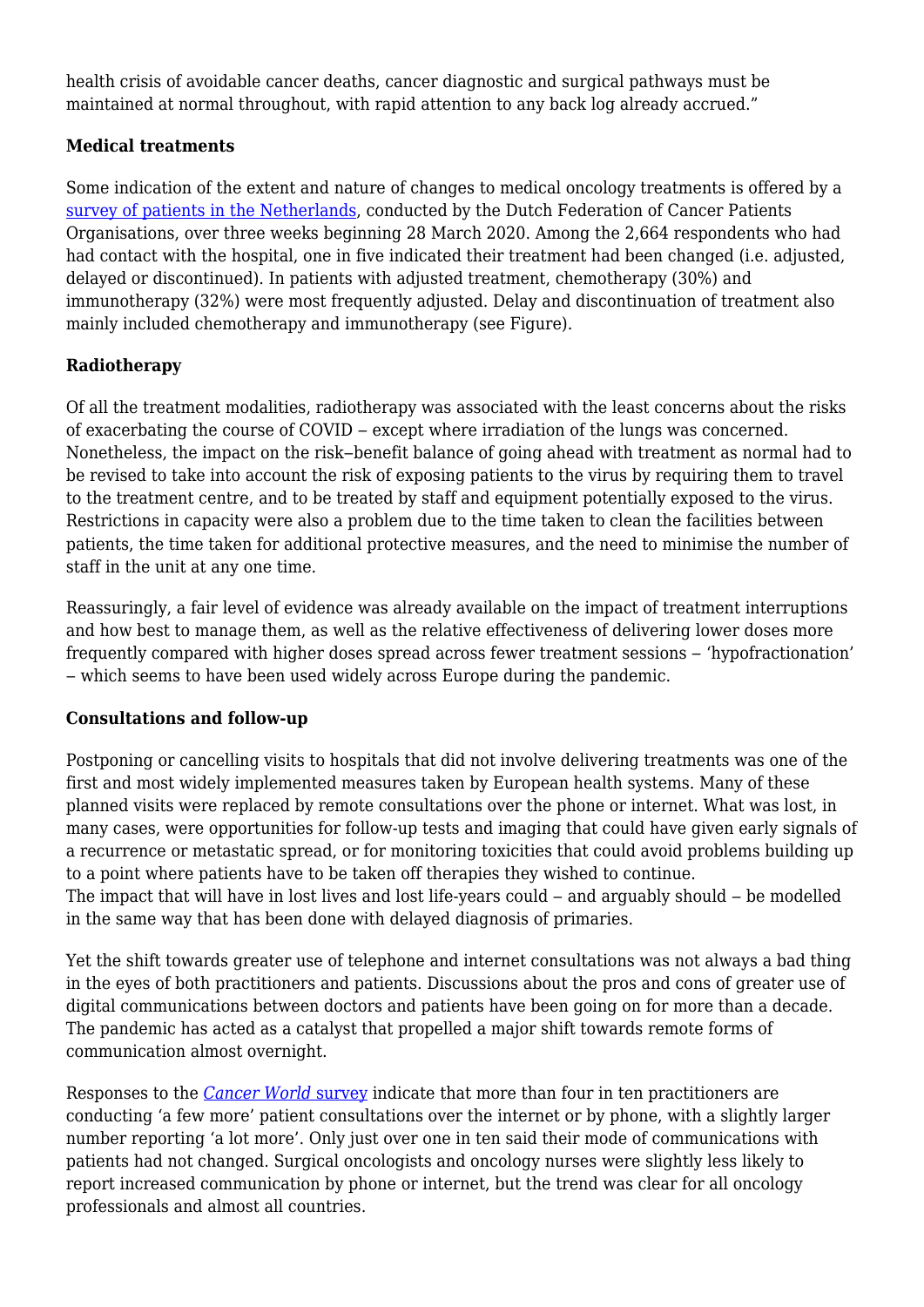This communication change is likely to be one of the lasting legacies of the impact of the pandemic on oncology practice. While remote conversations work better for some patients than others, and are entirely inappropriate and unhelpful for some communications and discussions, they do seem to have worked well for both patients and medical professionals in many instances.

# **What worked well? What can we do better?**

The spring and summer of 2020 put immense demands on oncology professionals, requiring them to be creative, collaborative and use all their medical knowledge and skills to do their best for their patients, with limited evidence, stretched capacity and in a climate of fear. The cancer community can be proud of the speed at which it responded to the challenge of generating evidence, through registries and research collaborations such as the [COVID-19 Cancer Consortium Registry,](https://clinicaltrials.gov/ct2/show/NCT04354701) the [Thoracic Cancers International COVID-19 Collaboration](https://clinicaltrials.gov/ct2/show/NCT04354701) (TERAVOLT), the [UK Coronavirus](https://www.thelancet.com/journals/lanonc/article/PIIS1470-2045(20)30230-8/fulltext) [Monitoring Project,](https://www.thelancet.com/journals/lanonc/article/PIIS1470-2045(20)30230-8/fulltext) [COVIDSurg](https://globalsurg.org/covidsurg/) and many others. The evidence provided has been key in giving confidence to practitioners and patients alike to minimise the huge disruption to cancer care that was seen in the early period of the pandemic. It also provides vital ammunition for giving much greater priority to ensure timely diagnosis, care and follow-up of cancer patients and rapidly clearing the backlog.

But the pandemic is far from over; health services remain highly stretched, cancer patients remain in need of 'shielding' – some more than others; as of the end of September 2020, the pandemic seems to be resurgent across most of Europe; the possibility of a vaccine or improved treatment and care of COVID patients becoming available anytime soon remains uncertain at best. Oncologists and oncology services need to take stock of what has worked and what needs urgently to change.

#### **Safety**

Safety has to remain a big priority to protect patients from exposure to COVID and, importantly, to give patients confidence to engage with their diagnostic and care pathways. At the time of the *[Cancer World](https://cancerworld.net/wp-content/uploads/2020/09/Cancer-World-survey-results.pdf)* [survey](https://cancerworld.net/wp-content/uploads/2020/09/Cancer-World-survey-results.pdf) (early June 2020), more than one in four respondents said they had a COVID infection rate of between 1% and 5% in their departments, with a further one in ten reporting infection rates of between 5% and 10%.

On a rating scale of  $1-10$ , respondents rated their confidence in the effectiveness of COVID screening for patients and staff at around 5. Confidence in access to adequate PPE, and in the measures taken to ensure visiting cancer patients were kept away from risks of COVID exposure was marginally higher, at a little over 6. More than three in four respondents were aware of protocols about how and where to treat cancer patients who were diagnosed with COVID.

Comments from respondents indicated that, even where good policies were in place, it was not always possible to carry them out. One Italian surgeon commented. "Please apply better the strategy!" A surgeon in the UK commented, "Here in Wales COVID 19 testing for staff seems very difficult and I have been refused testing three times. Patients for surgery tested after 14 days isolation – surgical teams NOT tested at all."

The difficulties accessing PPE made headlines across Europe during the early months, with the high worldwide demands pricing poorer health systems – such as in Albania – out of the market. While the situation has stabilised somewhat, problems clearly remain. An update on the situation in Germany provided in late August by one of the survey respondents indicated that, "It is better now, but the quality of the protective masks for example is often very poor. In some cases, protective equipment and disinfectants have been and are being stolen, or are only available to personnel in the infection areas. Sometimes everything is sold out or simply cannot be ordered. Smaller clinics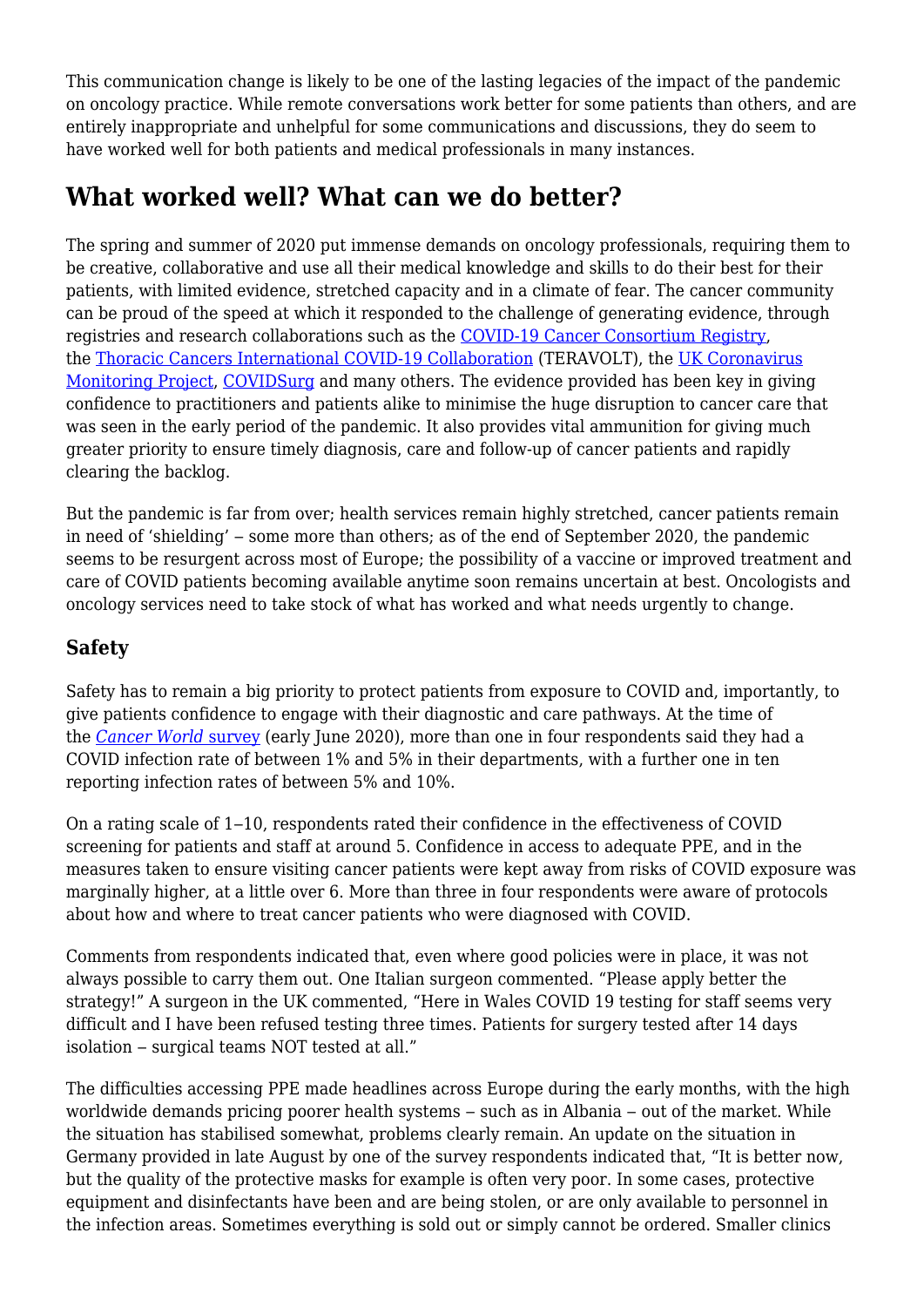and the outpatient sector have bigger problems, also because the prices for protective equipment have skyrocketed."

Going forward, the respondent would like to see more government support for provision of PPE, more testing of medical and nursing staff, and crucially better education of both staff and patients. "Precise information about risk management and necessary protective measures have a lasting effect on the behaviour of staff and patients. They can better understand processes and assess their own risk and implement the necessary self-protection and protection of others. Unnecessary fears and uncertainties can be avoided to ensure high-quality patient-oriented treatment."

#### **Delays**

Ending delays that are not supported by evidence, and addressing backlogs, will need to be an urgent priority moving forward. Responses to the *[Cancer World](https://cancerworld.net/wp-content/uploads/2020/09/Cancer-World-survey-results.pdf)* [survey](https://cancerworld.net/wp-content/uploads/2020/09/Cancer-World-survey-results.pdf) indicated serious concerns about delays to all elements of the pathway, but most particularly about cancer surgeries and above all diagnostic and follow-up tests.

Focusing advocacy around addressing the multiple issues that led to the disastrous drop in new diagnoses and referrals, and delayed prompt access to curative treatment, makes sense in terms of the potential savings in life-years and health service expenditure.

There are concerns, however, that efforts to address the delays and backlogs in the preventive and curative setting could come at the expense of survivors, including those living with incurable cancers. Even those cancer services that made every effort to avoid delaying or interrupting cancer treatments were quick to cancel the great majority of hospital visits for follow-up checks. Concerns about delays in picking up recurrences and metastases were a frequent theme among respondents to the survey. Strong advocacy will be needed for this group of patients as well, to ensure that the delays and backlogs in follow-up visits do not continue – or even worsen – as systems try to redress the delays in the curative setting.

#### **Protocols and pathways**

Thanks to the prompt collaborative action in setting up cancer and COVID registries, new evidence will continue to emerge on risks and benefits of adapting standard pathways and protocols to the changing pandemic environment. Ensuring maximum participation in registries will be important. Rapidly spreading the evidence and emerging recommendations will also be essential.

Responses to the *[Cancer World](https://cancerworld.net/wp-content/uploads/2020/09/Cancer-World-survey-results.pdf)* [survey](https://cancerworld.net/wp-content/uploads/2020/09/Cancer-World-survey-results.pdf) indicate that one of the positive changes during the pandemic has been greater (internet-based) interactions and collaboration between cancer professionals, beyond discussions of individual cases at MDT meetings. "Webinars are very interesting to communicate with colleagues of other hospitals," commented one respondent. Another talked about how greater communication had led to a better understanding of the different challenges faced by oncologists working in a general hospital environment compared with cancer centres. Many indicated that these sorts of interactions should continue. Making sure that happens will help ensure patients across Europe will benefit from emerging evidence as soon as possible.

As we have seen, however, evidence is not the only determinant of the care cancer patients can access. Asked to rate their confidence on whether changes to normal diagnostic treatment and care practices were being consistently implemented in the best interests of patients, the overall response was only  $6$  on a scale of  $1-10$ .

Some of the more negative comments included, "Protocols during the pandemic were focused to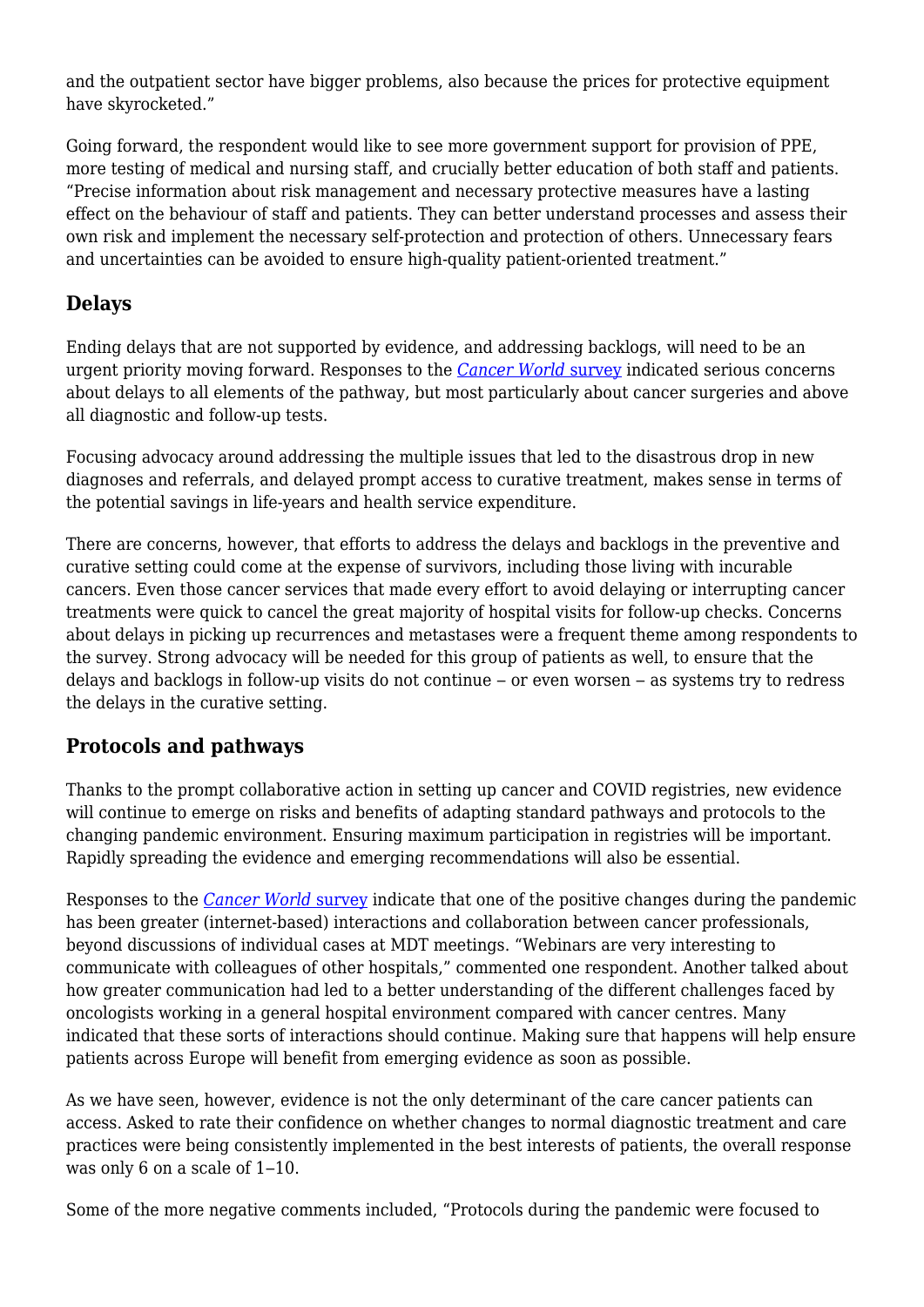overcome problems, not to improve quality of care," and "We are just 'washing our hands' with guidelines and making sure about 'legal implications', not aiming to provide the best for our patients." Advocating against deprioritising the interests of cancer patients during the pandemic will therefore be important going forward.

That said, many respondents also highlighted changes to pathways and protocols initiated during the pandemic that they felt improved the quality and efficiency of care and should be maintained moving forward. Attitudes differed markedly between disciplines. Almost 80% of both radiation and clinical oncologists were enthusiastic about some changes. Medical oncologists, oncology nurses and palliative care specialists were more evenly split, with between 50% and 55% indicating in favour. By contrast, only 40% of surgical oncologists indicated that they would want to continue with any of the protocol and pathway changes made during the pandemic.

#### **Hypofractionation**

Notable among the responses on protocols and pathways was the enthusiasm voiced by many clinical and radiation oncologists for using hypofractionated treatment schedules, which reduce the number of visits to radiotherapy facilities while maintaining an effective overall dose. That is an issue we can expect to read more about in the coming months.

#### **A more critical approach**

Other changes for the better mentioned by respondents highlighted the benefits of being obliged to question assumptions about the value of certain standard treatments in different patients. Examples of such comments include: "A more realistic assessment of risks and benefits of adjuvant or palliative chemotherapy"; "critical thinking about diagnostic and therapeutic procedures" and "[better patient] awareness of what is really necessary for their pathways".

Examples given of decisions that received more critical scrutiny included the following: For patients with advanced cancer undergoing palliative treatments, are imaging exams really needed or are clinical assessments sufficient to continue or change therapies? Are complete blood counts really needed in all patients undergoing chemotherapy or is it sufficient for certain patients to call in case of new health problems? Are post-therapy follow-up exams really necessary, or is a phone call or a video conference sufficient? Is it reasonable to use therapies with fewer visits  $-$  e.g. once every  $3-4$ weeks – instead of more frequent treatment visits?

#### **Communication with colleagues**

Responses to the *[Cancer World](https://cancerworld.net/wp-content/uploads/2020/09/Cancer-World-survey-results.pdf)* [survey](https://cancerworld.net/wp-content/uploads/2020/09/Cancer-World-survey-results.pdf) indicate that greater use of videoconferencing and telemedicine was very widely welcomed, and we can expect to see a big change in the way communication is handled between members of MDTs and between professionals working in different parts of the system. Reported advantages include convenience, and also better discipline at preparing material in advance of discussions – something also mentioned in relation to communication with patients.

Other comments highlighted faster decision making: "We need to think about keeping the pace of decision making post COVID-19," and more-efficient record keeping, "Electronic therapeutic plans are now standard of care for most of our patients." Enthusiasm was also expressed for greater use of virtual communications for more general educational purposes, "All these new webinars should keep going, for more subjects."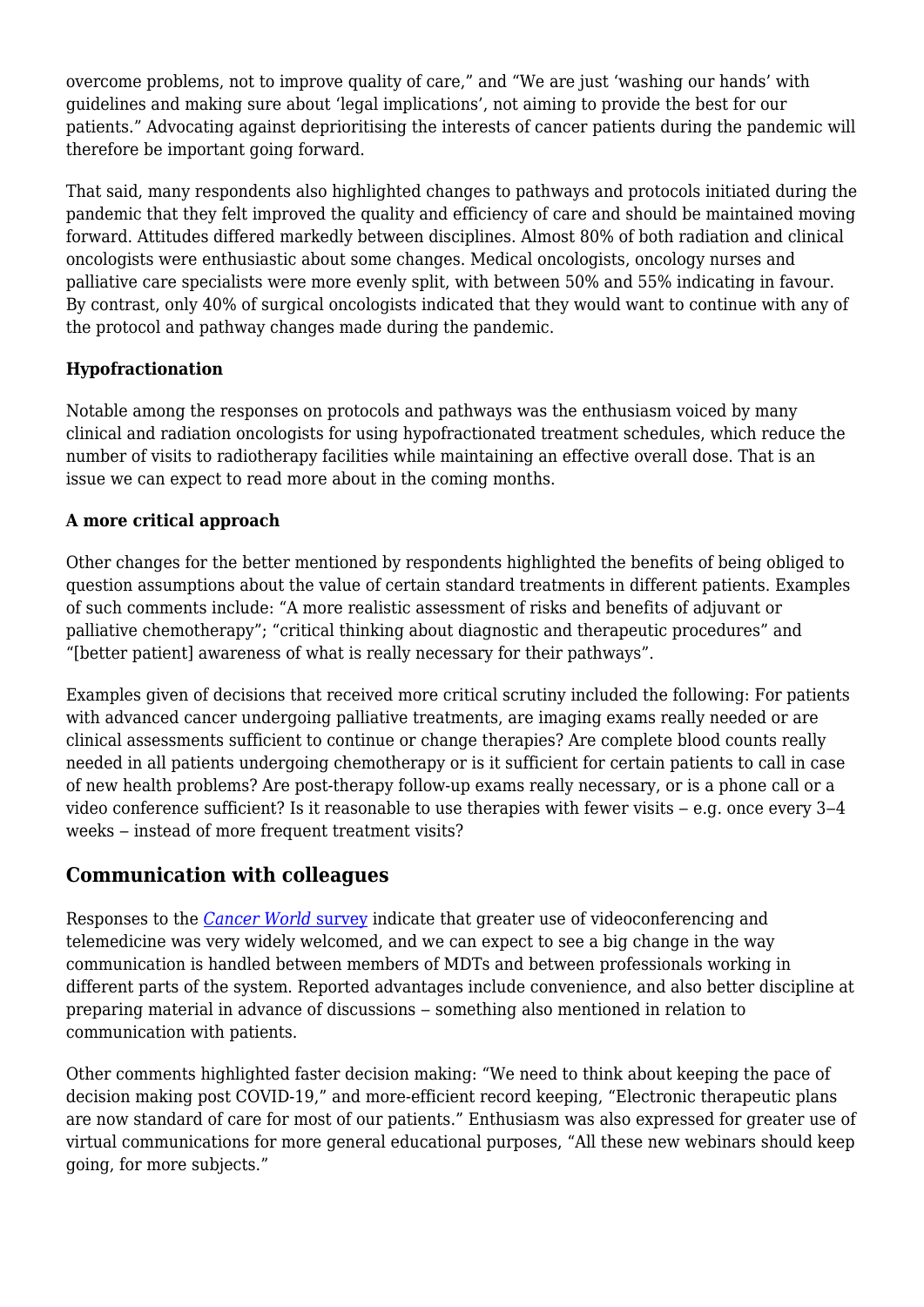#### **Communication with patients**

Attitudes towards greater use of remote communications were more mixed. Among those who said they had increased their use of remote communication with patients, the satisfaction rate "in terms of communications with you and your patients e.g. breaking bad news and discussing treatment options" was rated at just over 6 on a scale of 1−10. Among respondents overall, just over half indicated there were some changes to communications with patients during the pandemic that they would like to continue, going forward, with the remainder indicating they want a return to prepandemic ways of communicating.

Plus points were: fewer hospital visits were less disruptive for patients, ease of communication led to "more confidence between patients and doctors", oncologists could spend less time on routine conversations giving them longer to spend on patients who needed more time. Negative points included limitations in familiarity, skills and access to the right communications equipment (for doctors and patients), and the loss of important non-verbal communication – somewhat mitigated when using video links.

Almost all comments were qualified by stressing the importance of continuing with face-to-face consultations for specific conversations and specific patients.

The strongest comments, however, were about how pandemic restrictions are isolating patients in a way that is cruel and hampers effective communication.

The rule about no friends or family being allowed to accompany patients to hospital visits seems to have been implemented – for understandable reasons – across Europe. "This disturbs me highly on ethical grounds. Nobody should hear bad news about their health on their own," was one comment from Belgium. Another comment, from a Danish practitioner, argued that conversations aimed at helping patients reach the right decision for them, often require the presence of family members or close friends, particularly when the news is not good. "Alone, most patients are quite vulnerable to these informations, and might not be able to catch all important details. Even more so when there are no treatments left to try, and the goal of the meeting is to plan for the few last weeks of life."

The respondent reported that her team tried using the phone on speaker, to enable family members to be present in conversations with patients, "but all non-verbal communication is lost and one cannot really know their reaction to some of the information. Plus, when there are conflicts, either between patients and us or internally in the family, it is not possible to ease this using body language. So in all, the 'interpretation' of the patient; how they feel, think, behave, the challenges they face and the support they have has been very much limited by the visitor's ban from outpatient clinics during COVID."

### **Protecting the caring aspect of cancer care**

In some ways the pandemic seems to be forcing oncology services, in some areas, to become more efficient, quicker, more digital, more critical, and better at allocating time where it is most needed – all of which are to be welcomed. The big question posed by the Danish practitioner, however, is whether the human touch that is required to do the best for patients faced with difficult and distressing decisions can survive the current culture of social distancing.

"In my experience, the ethical standard of how we perform our work has been lowered, and my biggest fear is that this will become the new standard, as the pandemic will continue for many months and possibly years to come, and people already seem to have forgot how we did things before.